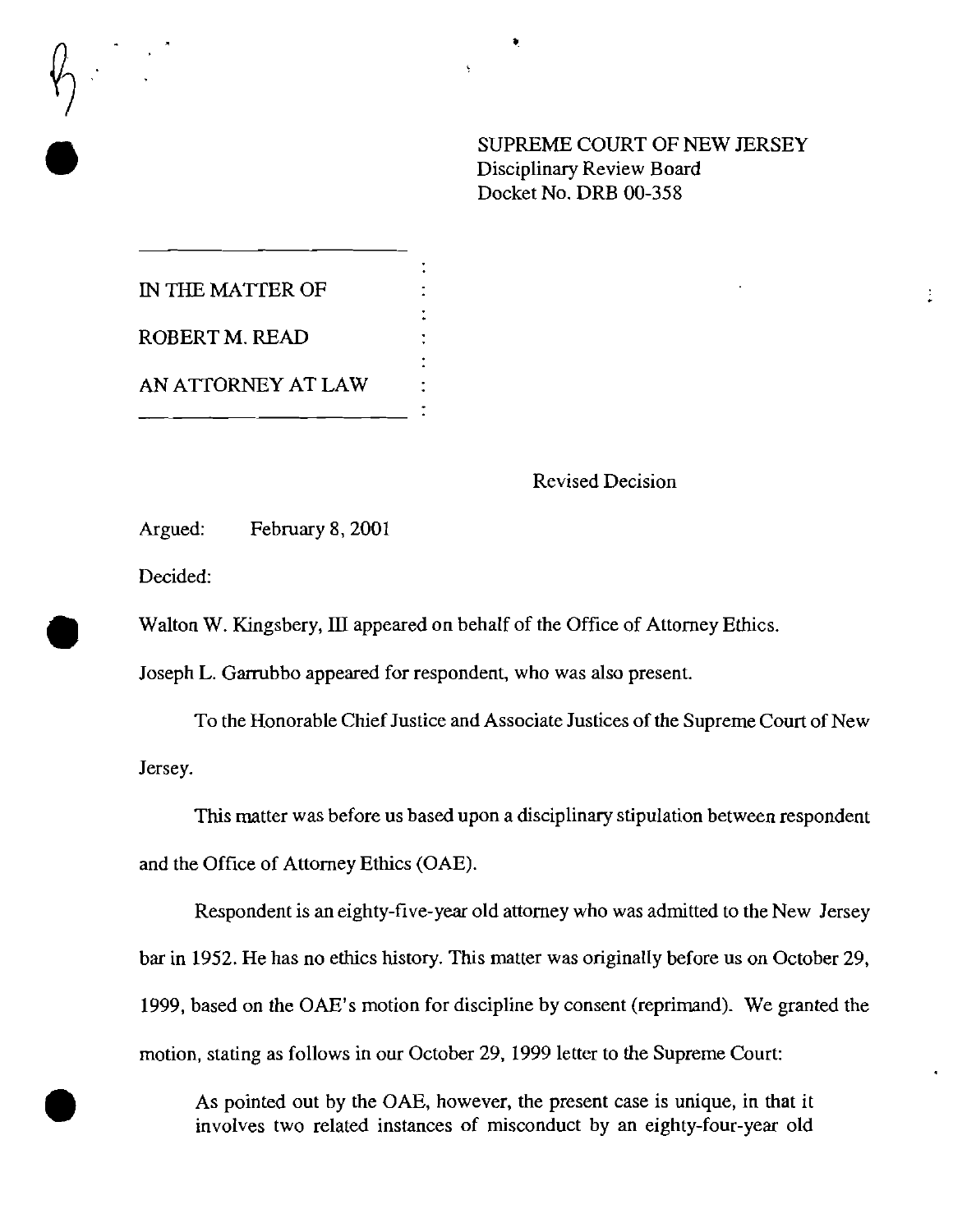attorney with no prior disciplinary history. Respondent has made restitution<br>by returning \$85,000 of the \$100,000 [fee] collected and \$47,000 of the<br>\$87,000 [fee] collected. In addition, with the conclusion of these two es by returning \$85,000 of the \$100,000 [fee] collected and \$47,000 of the \$87,000 [fee] collected. In addition, with the conclusion of these two estates, respondent has retired from the practice of law. Under these unique circumstances, the *OAB* maintained, a reprimand is adequate discipline for this respondent. The Board agreed.

•

One of the mitigating factors that we considered at the time was the stipulation's statement that respondent was permanently retired from the practice of law.

 $\ddot{\ddot{\phantom{}}\phantom{}}$ 

In June *2000* the Supreme Court reviewed the matter and questioned two things: (l) whether respondent had made a misrepresentation to the New Jersey Lawyers' Fund for Client Protection that he had been admitted to the New Jersey bar in 1944 - an issue that has now been resolved in respondent's favor  $-$  and (2) whether respondent was, in fact, permanently retired from the practice of law. The Court then requested the OAE to obtain a certification from respondent, stating that he was completely retired from the practice of law. On June 28, 2000 OAE counsel informed the Court that, in connection with the Court's instructions, he had spoken to respondent and had found out that respondent had not completely withdrawn from the practice of law. Counsel added that, although respondent was no longer affiliated with any firm, he occasionally did some legal work for relatives and others.

•

On July 13, 2000 the Court remanded the matter to us "for reconsideration and appropriate action in light of the corrected record." We then vacated our earlier decision granting the motion for discipline by consent and remanded the matter to the OAE for the

 $\bullet$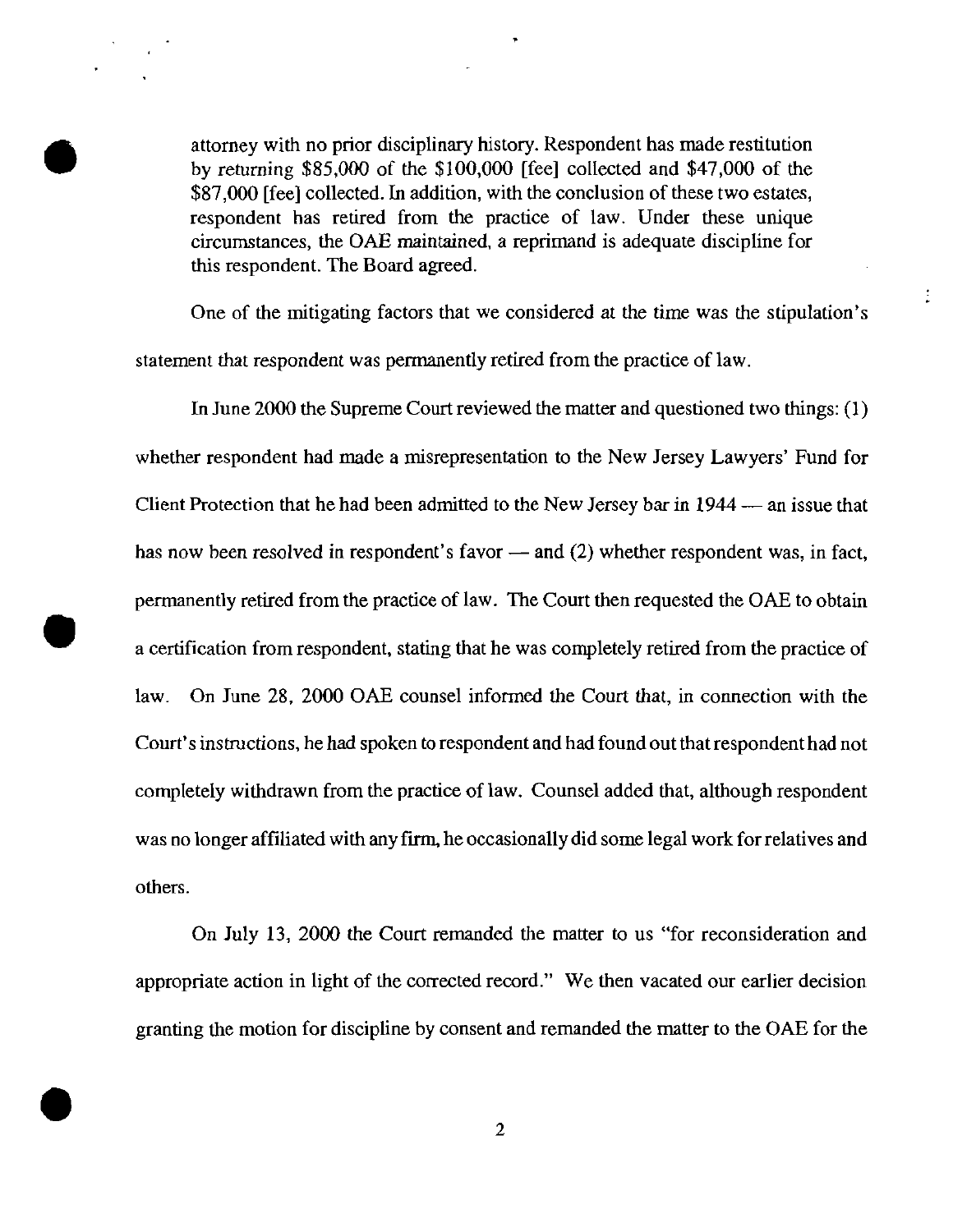filing of a formal ethics complaint. We were concerned that respondent might have misrepresented in the stipulation that he was "permanently retired from the practice of law."

÷

In the interim, however, OAE counsel informed the Board's office that he had obtained a certification from respondent, dated July 26, 2000, stating that "I have as of this date completely retired from the practice of law, ... I have given up my law office and I do not intend to engage in any further legal representation nor perform any legal services whatsoever in the future." In possession of this certification, the OAE suggested to the Board's office that the certification be first sent to us and then to the Supreme Court. Because, however, the Court was relying on our close review of this matter to ensure that respondent had not made a misrepresentation in the July 1999 stipulation of discipline by consent, we required the OAE to explain in detail the circumstances that led the OAE to believe that respondent was retired at the time of the July 1999 stipulation. The OAE then conducted an investigation (apparently for the first time), which led to its supplemental report of October 10, 2000 and then to the present matter. That report states as follows, in part:

In the Stipulation of Discipline by Consent, respondent represented '...with the conclusion of these two estates, respondent has retired from the practice of law.' That statement appeared in the Stipulation of Discipline by Consent as a result of respondent's representations to the OAE during investigation that he had retired from the practice of law and as a result of certain facts disclosed during investigation. In particular, it appeared that respondent was eighty-four years old (d.o.b. 03/11/15), that he had retired 'Of Counsel' to the firm of Lindabury, McCormick and Estabrook in July 1998, and that he had no office and no secretary. Based on these facts, the OAE undertook no further inquiry to confirm that he was retired, but accepted his statement as true.

3

•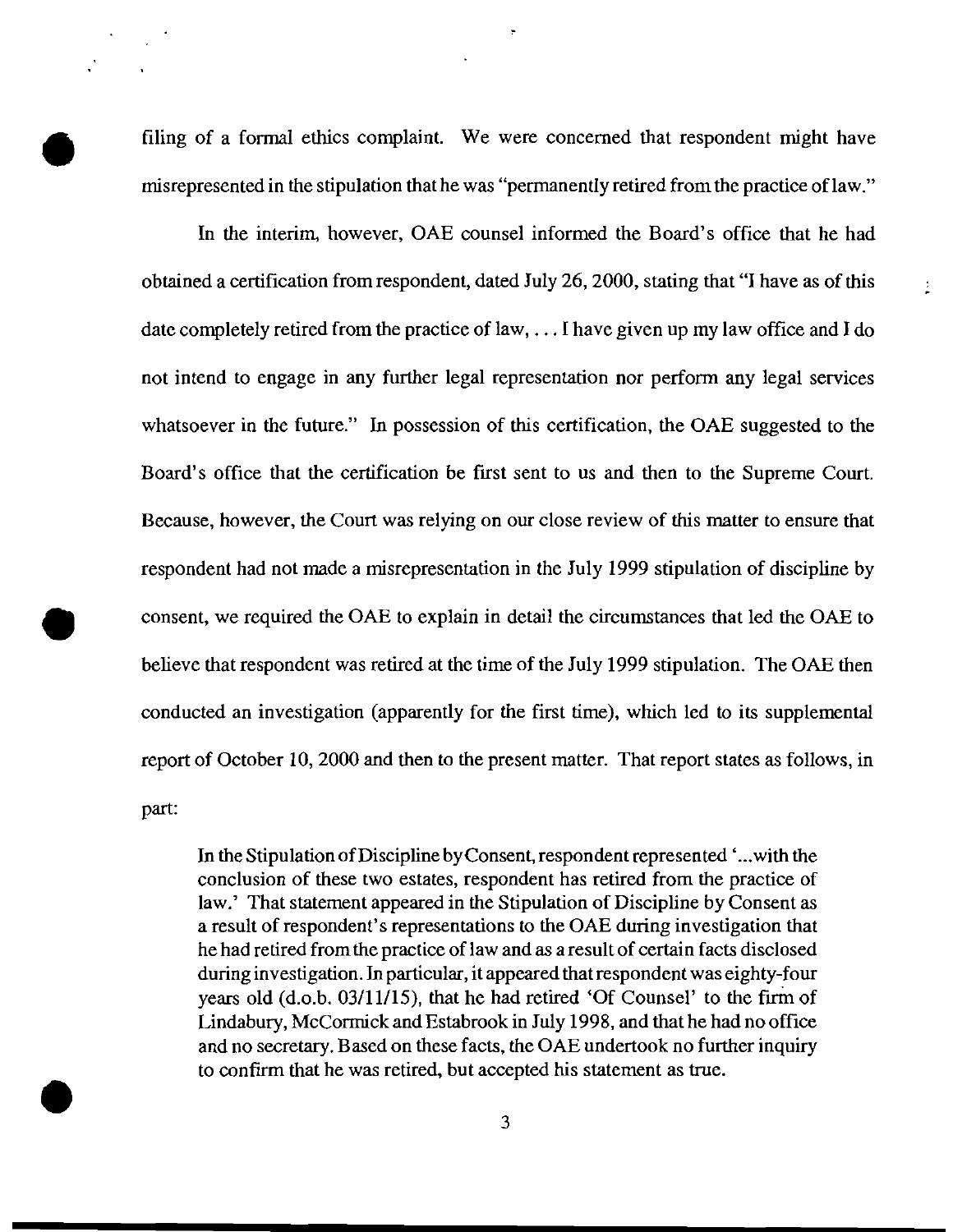In that supplemental report, OAE counsel disclosed to us for the first time that, at the time that the 1999 motion for discipline by consent was being negotiated, respondent's counsel, Joseph L. Garrubbo, had forwarded to him the original signed stipulation with a July 15, 1999 cover letter stating, in part, as follows:

> [Respondent] has withdrawn from his former practice and presently maintains no office for the practice of law.

> Despite the foregoing, [respondent] has indicated that he handles miscellaneous matters, on occasion, for friends out of his home.

> To the extent that this information in any way requires a revision of the enclosed documents. please be guided accordingly. To me the information seems relatively unimportant and it would hardly seem worth revising the Stipulation. Please advise. [Emphasis added].

OAE counsel did not suggest that the stipulation be revised. Moreover, Garrubbo asked OAE counsel to advise him if his interpretation of the stipulation was incorrect. Garrubbo's letter was not included with the motion for discipline by consent originally before us. Therefore, we never saw that letter when we ruled on the motion.

Upon receipt of Garrubbo's letter, GAE counsel called respondent and told him that he had made an affirmative representation in the stipulation, that is, that he had retired. GAE counsel added that the GAE "would not speculate as to what minor acts mayor may not constitute the practice of law" and told respondent that he "would be held to his statement and ... should be guided accordingly." Exhibit 4 at 2-3. Nothing in the record indicates that GAE counsel either informed respondent at the time that, in light of his and the counsel entity informed 4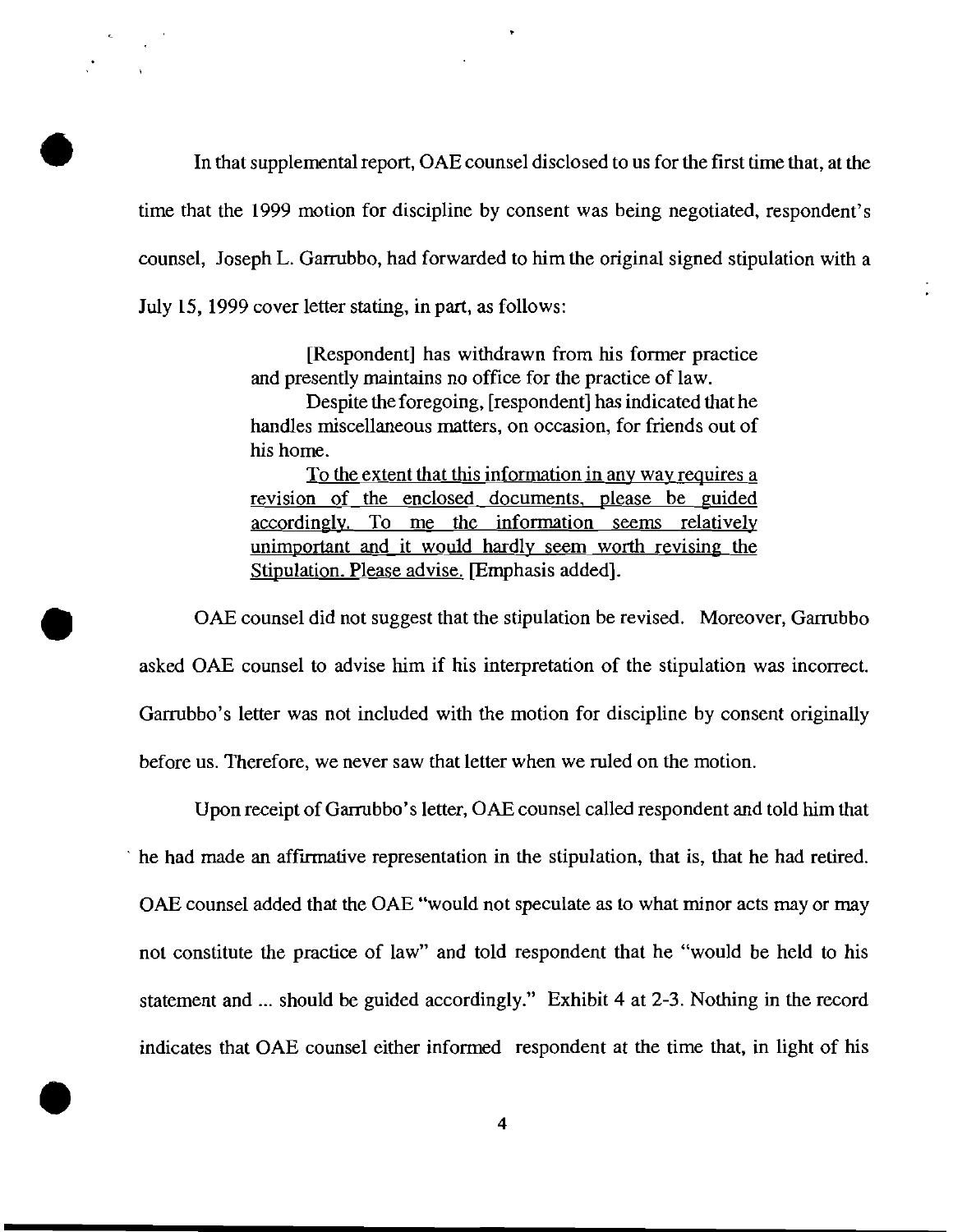statement in the stipulation, he was forbidden to practice law thereafter or that the stipulation would have to be amended if he did not cease to practice law permanently. Moreover, there is no indication that OAE counsel confirmed this pivotal conversation, in writing, with either respondent or his attorney.

Essentially, there are three aspects to this case: 1) respondent's misconduct in two estate matters, which was the subject of the original July 1999 stipulation stating that he was permanently retired from the practice of law; 2) the alleged misrepresentation that he was permanently retired as of July 1999; and 3) his representation of family and friends after July 1999.

I. The Original Estate Matters<br>There is no dispute that respondent charged excessive fees in two estate matters. Respondent stipulated to these violations. In connection with the Klug estate, respondent collected almost \$100,000 as fees, when \$15,000 would have been reasonable. Therefore, respondent overcharged the estate by some \$85,000, a violation of RPC 1.5(a). Respondent also failed to utilize a retainer agreement, in violation of RPC 1.5(b). Finally, respondent presented inflated time records to the estate, in an effort to legitimize his exorbitant fee, in violation of RPC 8.4(c).

In the Brady estate matter, respondent violated RPC  $1.5(a)$  by charging combined fiduciary commissions and attorney fees of \$87,000 under circumstances in which total fees  $\frac{1}{2}$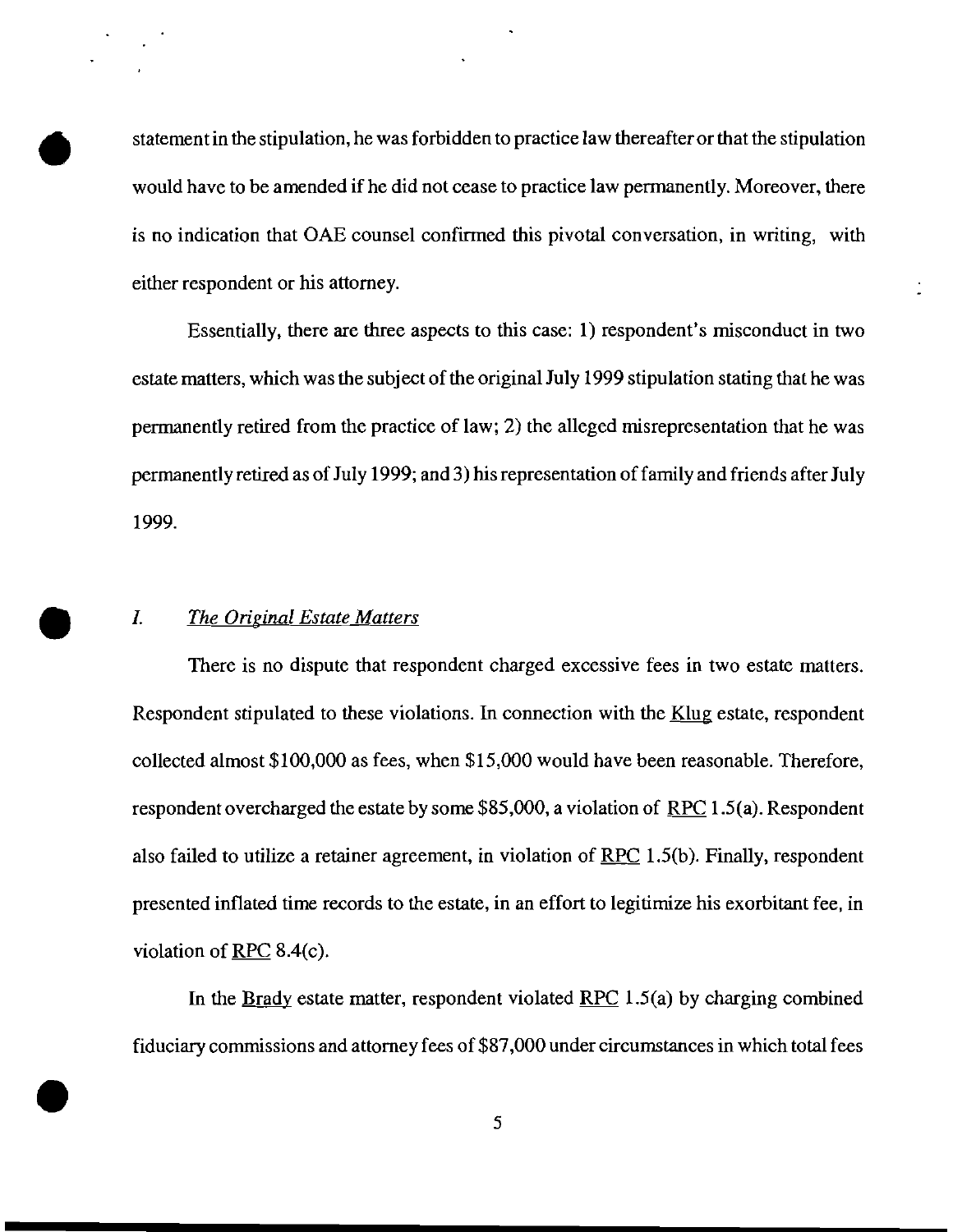• and commissions should have been limited to approximately \$40,000. Again, respondent did not prepare a retainer agreement and submitted inflated time records to justify his fee. His conduct in the Brady matter violated RPC 1.5 (a), RPC 1.5 (b) and RPC 8.4(c).

## II. The Alleged Misrepresentation of Retirement

In his October 16, 2000 disciplinary stipulation, respondent admitted that he had misrepresented, in his July 1999 stipulation, that he was permanently retired from the practice of law. As will be seen below, it is not so clear that respondent made a misrepresentation in this regard, notwithstanding his admission that he did.

•

*III.* The Subsequent Representations<br>In the new stipulation, respondent In the new stipulation, respondent admitted that he handled six legal matters between July 1999 and July 2000. The OAE's supplemental report detailed the representations as follows:

- 2. Madeline Rosa Estate Madeline Rosa died at age 81 on May 8, 1999. Constance Burke, Rosa's daughter and an old friend of Respondent's, was named Executrix. [Respondent] handled the estate from May 8, 1999 until April 2000, when litigation arose. On August 30, 1999, [respondent] received a fee of \$1000 for handling the Rosa Estate. Respondent stated that much of his work in administering the estate preceded the July 15, 1999 Stipulation although he continued to provide legal services after July 15.
- 3. Florence B. Kitchell Estate Florence B. Kitchell died at age 94 on November 2, 1999. Respondent had prepared Kitchell's Will on November 25, 1995 and was named Executor. On December 16,1999,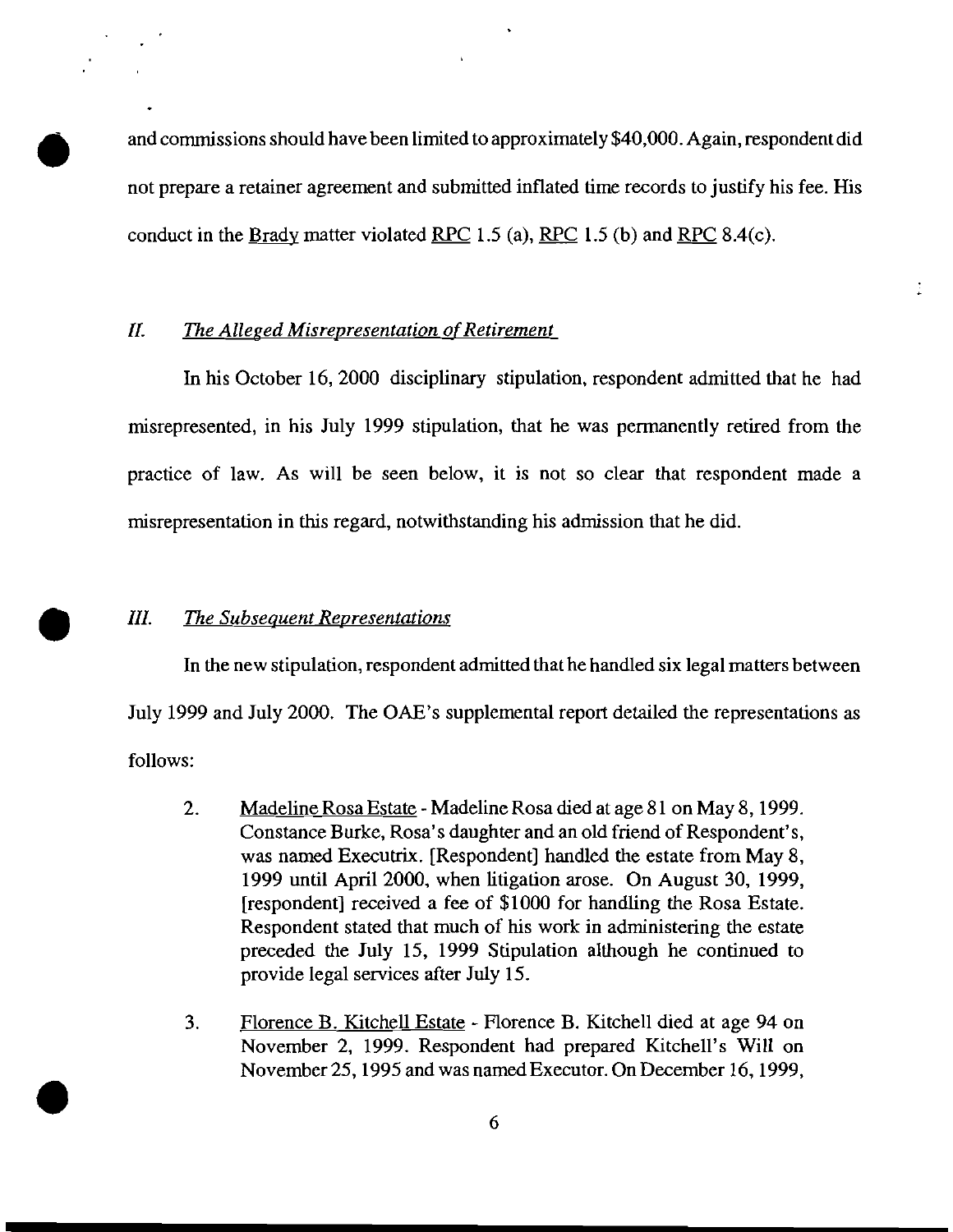the Estate paid respondent an attorney's fee of \$1,065 for<br>representation in the sale of Kitchell's Plainfield, New Jersey home.<br>Respondent received an executor's commission of \$11,104 and a<br>counsel fee of \$3.0521.1 Respon representation in the sale of Kitchell's Plainfield, New Jersey home. Respondent received an executor's commission of \$11,104 and a counsel fee of \$3,052[.] Respondent billed \$165/hr. for 18.5 hours of work and \$203.11 for legal expenses.

- 4. Shirley Whiteneck Will In November 1999, respondent prepared a will for his former secretary, Shirley Whiteneck, and mailed it to her at her current residence in West Virginia. He did not attend to its execution, he had no file in the matter and did not charge for his services. Respondent did not know whether Whiteneck was represented by West Virginia counsel when she executed the Will.
- 5. William O'Rourke deed O'Rourke was [respondent]'s friend, neighbor and long-time client. InJanuary 2000, [respondent] prepared an Executor's Deed conveying real estate from O'Rourke as executor ofhis deceased wife's estate to O'Rourke individuallyand his children. [Respondent] charged O'Rourke a fee of \$165 to prepare the Deed.
- 6. Saleem Boghdan deed In January 2000, respondent prepared a deed conveying real estate from Boghdan as executor of his deceased . parents' estate to Boghdan and.his siblings. Respondent had no file in the matter and did not charge for his services. According to respondent, Boghdan was an old friend.

• 

7. Pamela Read Sale & Purchase of Real Estate - Pamela Read is respondent's daughter. Pamela purchased a new home eight (8) days before she sold her former home. Respondent represented Pamin both the purchase of her new home and the sale of her former home. Respondent handled both real estate transactions through his personal checking account with Summit Bank .... Of note, the buyer, Thomas Palumbo, paid a \$6,000 deposit on the purchase of Pamela's former residence. The Contract of Sale called for the deposit to be 'held in escrow by seller's attorney until the closing of title, at which time all such monies shall be paid over to the seller.' [Respondent] received Palumbo's \$6,000 and deposited it into his Summit Bank account on April 10, 2000. On the same date, he transferred \$6,000 from that account to a Vanguard investment account .... When respondent transferred those funds, his Summit Bank account balance fell below • 7

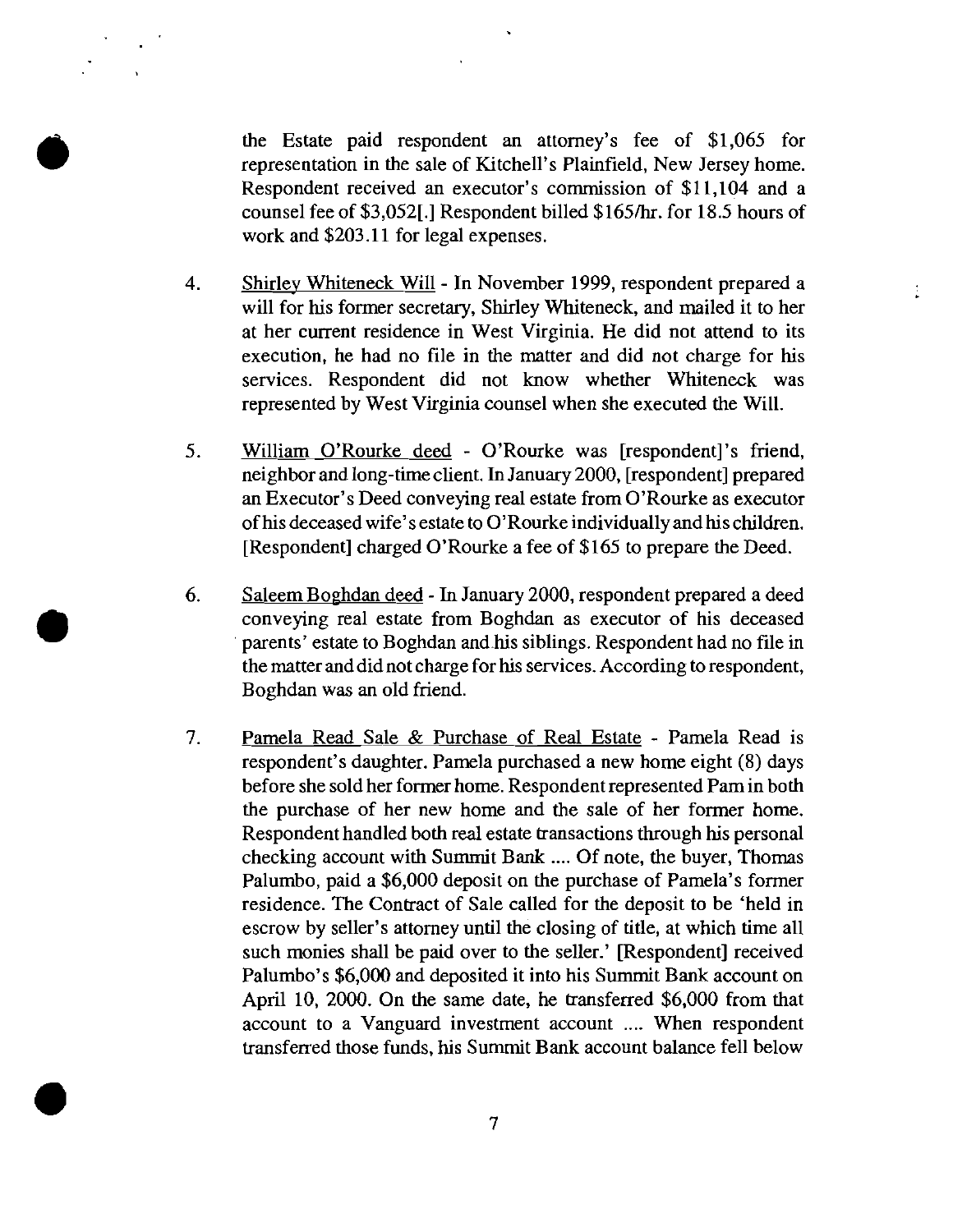# \$6,000. Respondent re-deposited \$6,000 to his Summit Bank account<br>on June 12, 2000 and expended it in the closing on Pamela's purchase.<br>The OAE now urges the imposition of a three-to six-month suspension for the t on June 12, 2000 and expended it in the closing on Pamela's purchase.

The OAE now urges the imposition of a three-to six-month suspension for the totality of respondent's misconduct.

\* \* \*

Upon a de novo review of the record, we were satisfied that the record contains clear and convincing evidence of unethical conduct.

Respondent stipulated that, in the Klug and Brady matters, he charged excessive fees and failed to utilize retainer agreements, in violation of  $RPC$  1.5(a) and (b). He also stipulated that he misrepresented the nature of his fees and/or commissions in both matters, thereby violating RPC 8.4(c). In October 1999, we agreed with the OAE's assessment that several factors mitigated respondent's misconduct and justified a reprimand, instead of more severe discipline. As seen above, our letter stated as follows:

As pointed out by the OAE, however, the present case is unique, in that it involves two related instances of misconduct by an eighty-four-year old attorney with no prior disciplinary history. Respondent has made restitution by returning \$85,000 out of the \$100,000 collected and \$47,000 out of the \$87,000 collected. In addition, with the conclusion of these two estates, respondent has retired from the practice of law.

We have not changed our position on the fee overreaching issue, because we find that

respondent did not misrepresent that he was permanently retired.

•

It is undeniable that respondent signed a stipulation in July 1999 that listed, under the heading "Mitigating Factors," respondent's permanent retirement from the practice of law. Francis Antigating Patrick, Reported by P.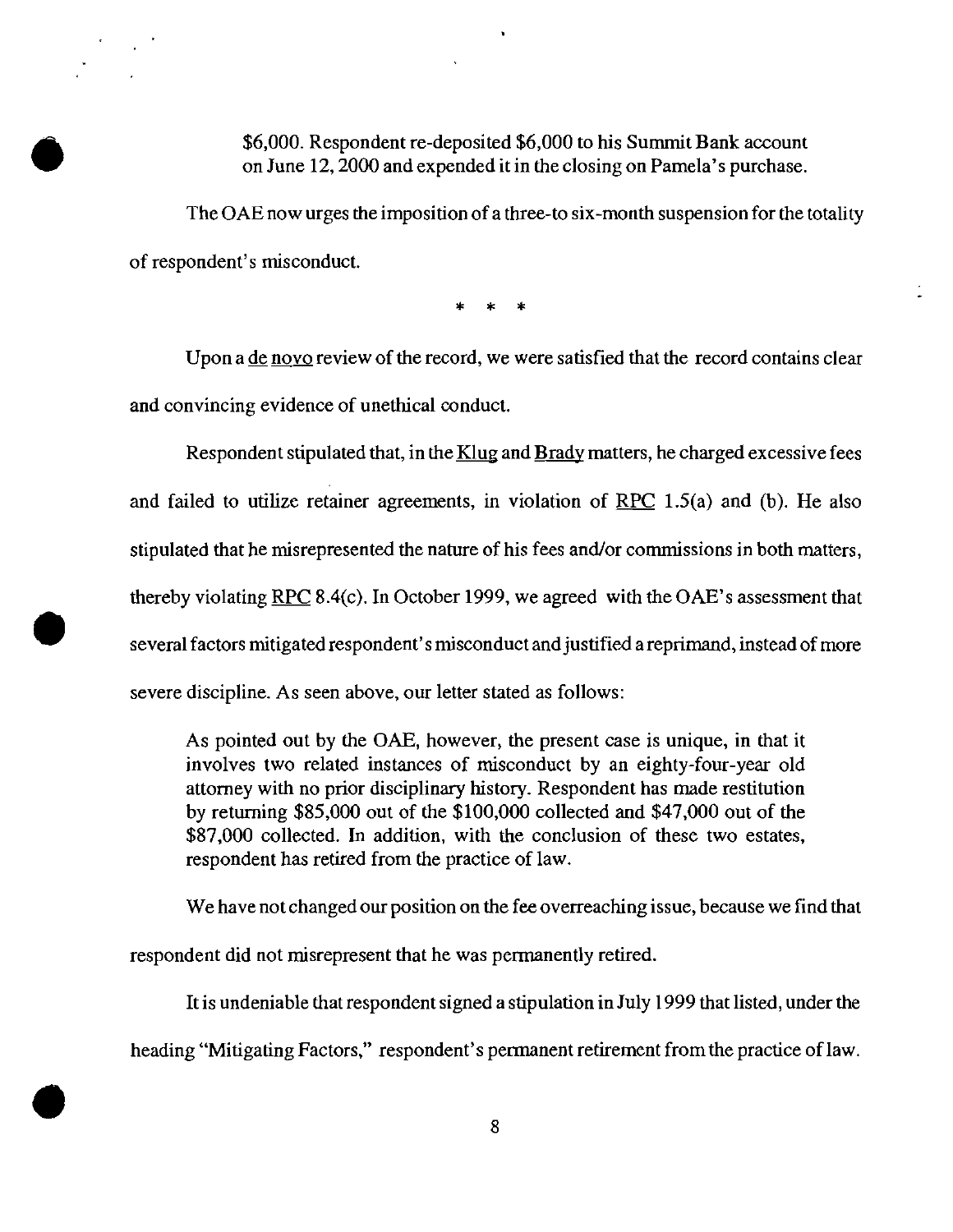It is also evident that the OAE knew of respondent's intentions to the contrary. In Garrubbo's July 15, 1999 cover letter to OAE counsel, he made it clear that respondent continued to handle occasional matters for friends. He invited OAE counsel to revise the stipulation to conform to respondent's view of retirement, if advisable. OAE counsel did not think it necessary to do so. Under these circumstances, respondent cannot be faulted for continuing to practice law in a limited capacity, since he notified OAE counsel of this restricted activity. Moreover, OAE counsel declined to give respondent or Garrubbo any guidance about what might or might not constitute the practice of law. Only after the Court's remand to us and our remand to the OAB for an investigation of the circumstances ofthe "retirement," did OAB counsel disclose his awareness, in 1999, via Garrubbo'sletter, that respondent intended to continue to practice in a limited capacity after the July 1999 stipulation. On these newly disclosed facts, we cannot find that respondent made a misrepresentation in July 1999. To the contrary, we find that respondent and his counsel were forthright in their dealings with the OAE on the issue of respondent's retirement.

In addition, there is significant evidence, beyond Garrubbo's letter to the OAE, that respondent did not understand what it meant to be permanently retired. In fact, the OAB admitted that respondent might not have understood what permanent retirement was. In its supplemental report, the OAE noted that, with regard to inconsistencies in respondent's answers to OAE questions concerning the date of his New Jersey bar admission, "[t]o some degree, this inconsistency draws into question [respondent]'s memory of the facts and/or his expect, and inconsistency draws mediation (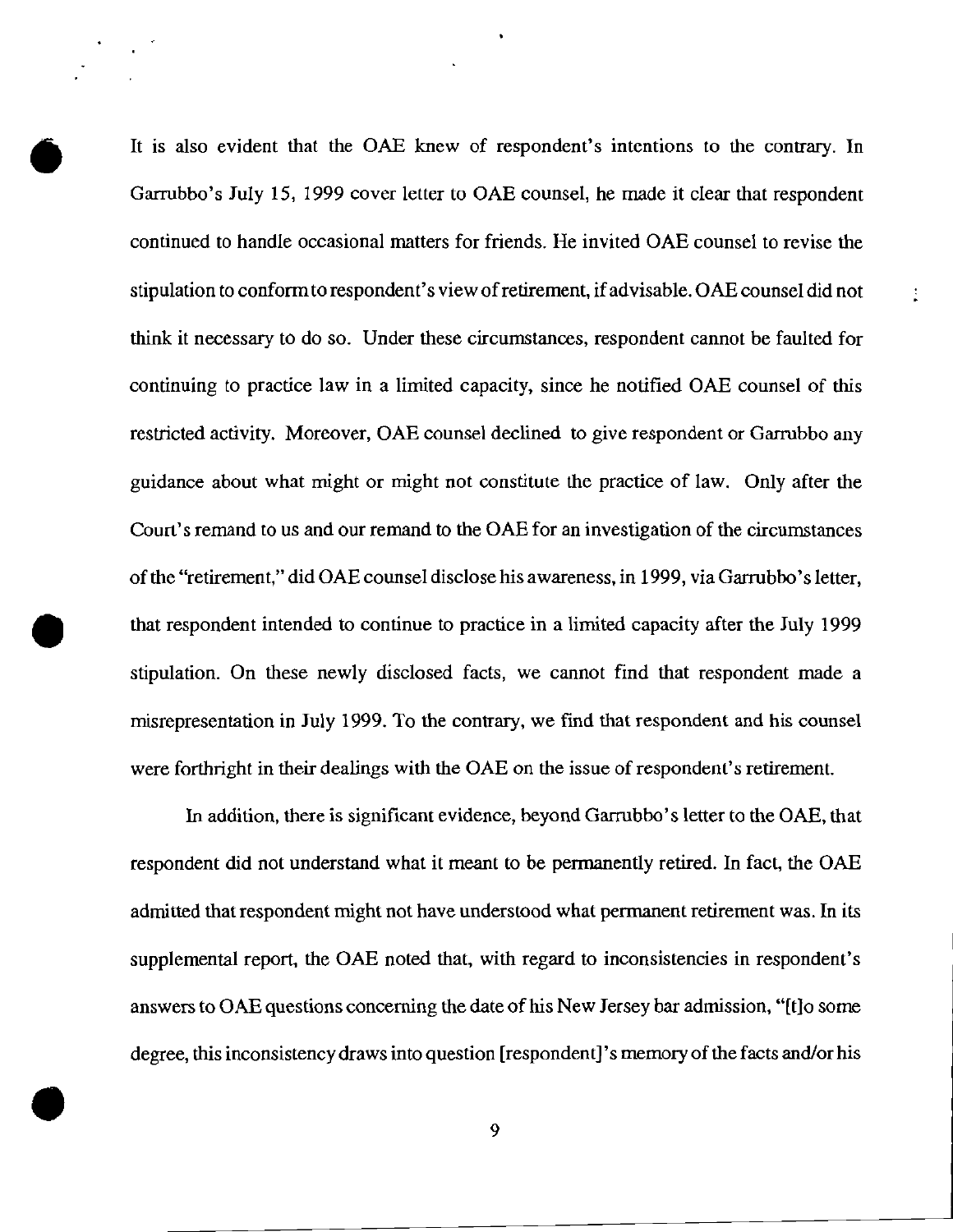understanding of the issues." Indeed, according to the OAB, respondent stated that it was not until June or July 2000, in discussions with the OAE about an affidavit attesting to his complete retirement from the practice of law, that he understood that by providing occasional legal services he would not be considered as permanently retired. **It** is also possible that respondent equated permanent retirement with the fact that he no longer maintained a law office, a secretary, files, a client base and so on, that is, all the accoutrements incidental to a full-blown practice of law. **It** is not unusual, for instance, for a lawyer who occasionally still drafts a will for a friend or handles a real estate closing for a relative to consider himself or herself retired from the practice of law, in the sense that he or she is no longer affiliated with or being monetarily compensated by a law firm. In some situations, that same retired lawyer continues to go to his or her former law office, even if only to make a few telephone calls to friends or to check his or her mail. Under these circumstances, it is also possible that respondent viewed himself as permanently retired, despite his sporadic involvement in simple matters involving friends and family.

÷.

Indeed, respondent continued to practice law in a limited capacity after July 1999. **It**  is apparent from the record that he handled a total of six matters between July 1999 and July 2000. In each of the first five matters, respondent was engaged in minor legal work, conducted in behalf of several close personal friends and his former legal secretary. In the final two matters, respondent conducted real estate closings for his daughter in the purchase and sale of a house, substituting his personal bank account for his trust account, which had • 10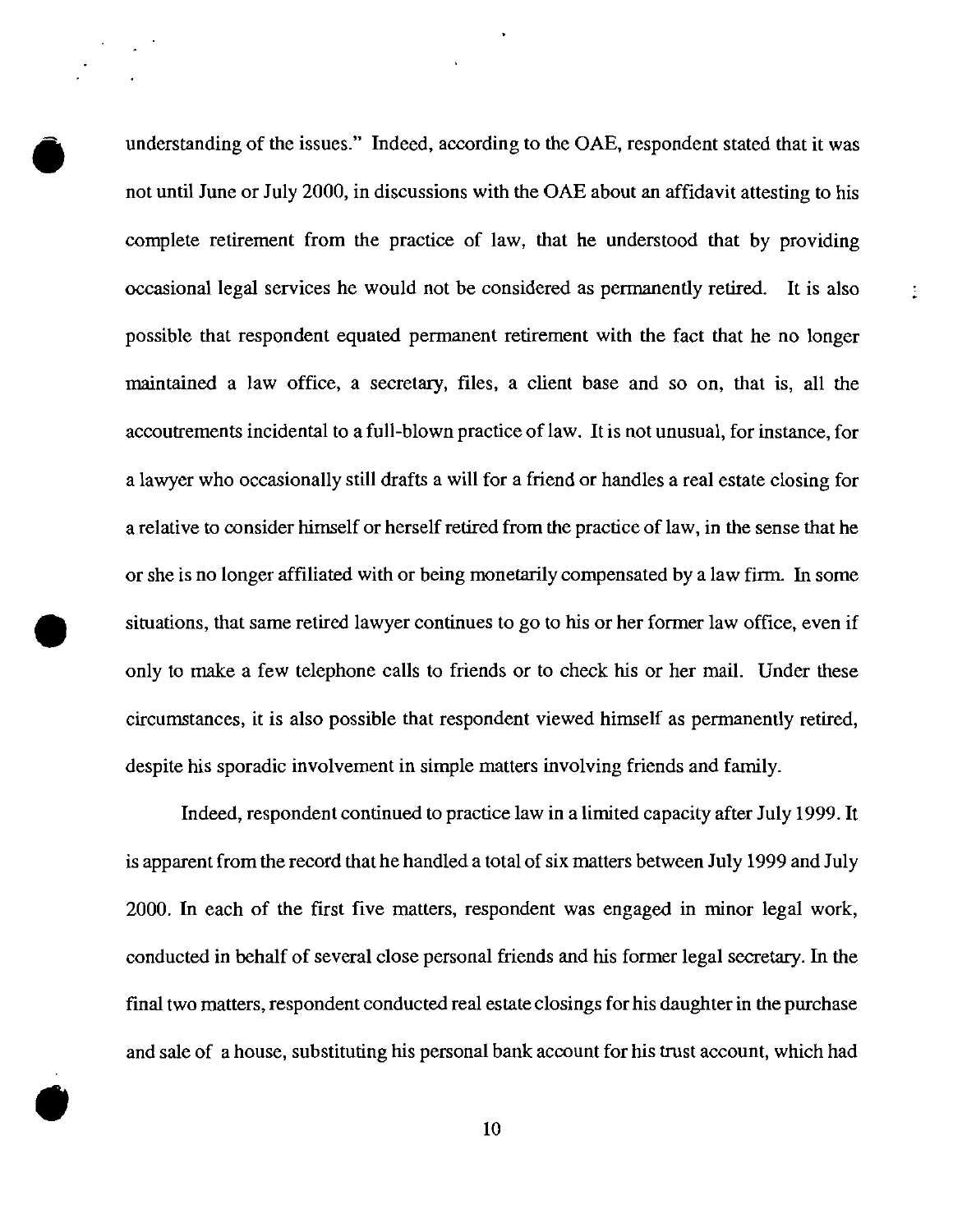been closed two years earlier for inactivity. Those transactions apparently proceeded smoothly and no funds were misappropriated. Respondent admitted that his actions violated RPC 1.15 (a) (commingling of funds). There are no other specific allegations of misconduct to be considered in any of the matters.

Ť.

With regard to the imposition of discipline, we disagree with the OAE that respondent should be suspended for three to six months for his misconduct. The OAE was particularlydisturbed by respondent's use of his personal accountfor his daughter's two real estate matters. However, the OAE cited no cases in support of its position. Rather, the OAE's analysis relied on a misrepresentation by respondent that he had retired from the practice of law. Without the misrepresentation component, we have the excessive fee violations and the lack of a trust account for the daughter's two transactions. We concluded that, when we take into account respondent's age, his return of the excessive fees and his unblemished career of forty-five years before these 1997 incidents, a reprimand is still sufficient discipline for the fee overreaching and the use of his personal account for his daughter's two transactions.

On a procedural note, the fact that respondent stipulated misconduct that did not occur does not mandate a finding of guilt. Respondent might have had practical considerations in mind at the time of the stipulation, such as, the avoidance of a hearing, the saving of attorney's fees, the swift resolution of this matter and the absence of a deleterious effect on his practicing of law (other than from a moral standpoint). Nothing prevents us • 11